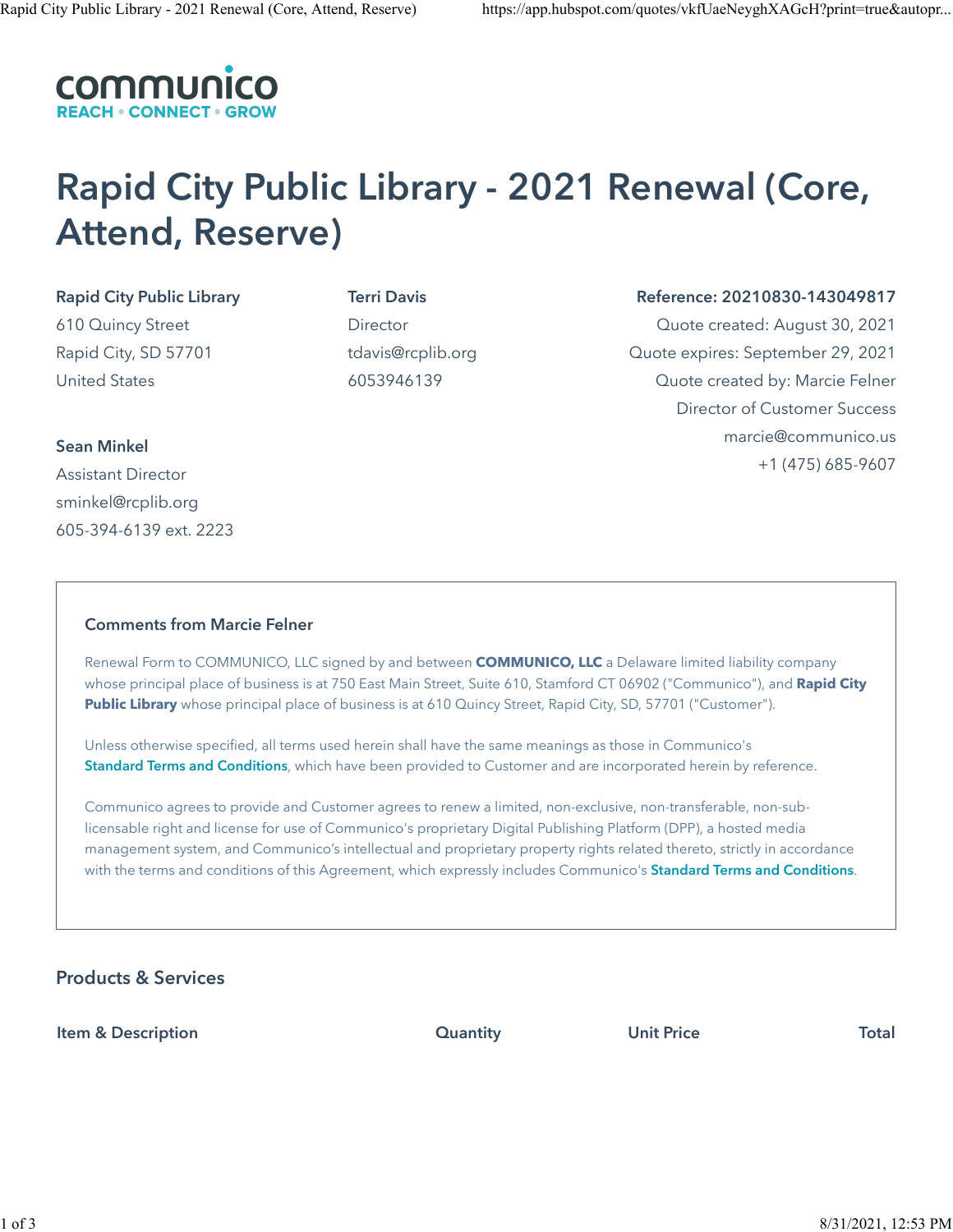| Communico Core<br>Products included -<br>Connect: 3rd party connection engine to allow<br>import and export of data<br>Control: Cloud based control panel to manage<br>Communico Platform<br>Create: Content management system and<br>widget builder |   | \$4,600.00 / year | \$4,600.00 / year<br>for 3 years |
|------------------------------------------------------------------------------------------------------------------------------------------------------------------------------------------------------------------------------------------------------|---|-------------------|----------------------------------|
| Attend<br>Event and program management                                                                                                                                                                                                               | 1 | \$3,450.00 / year | \$3,450.00 / year<br>for 3 years |
| Reserve<br>Room and Asset management                                                                                                                                                                                                                 | 1 | \$3,450.00 / year | \$3,450.00 / year<br>for 3 years |
| <b>Subtotals</b>                                                                                                                                                                                                                                     |   |                   |                                  |
| Annual subtotal                                                                                                                                                                                                                                      |   |                   | \$11,500.00                      |
|                                                                                                                                                                                                                                                      |   |                   |                                  |

Total \$11,500.00